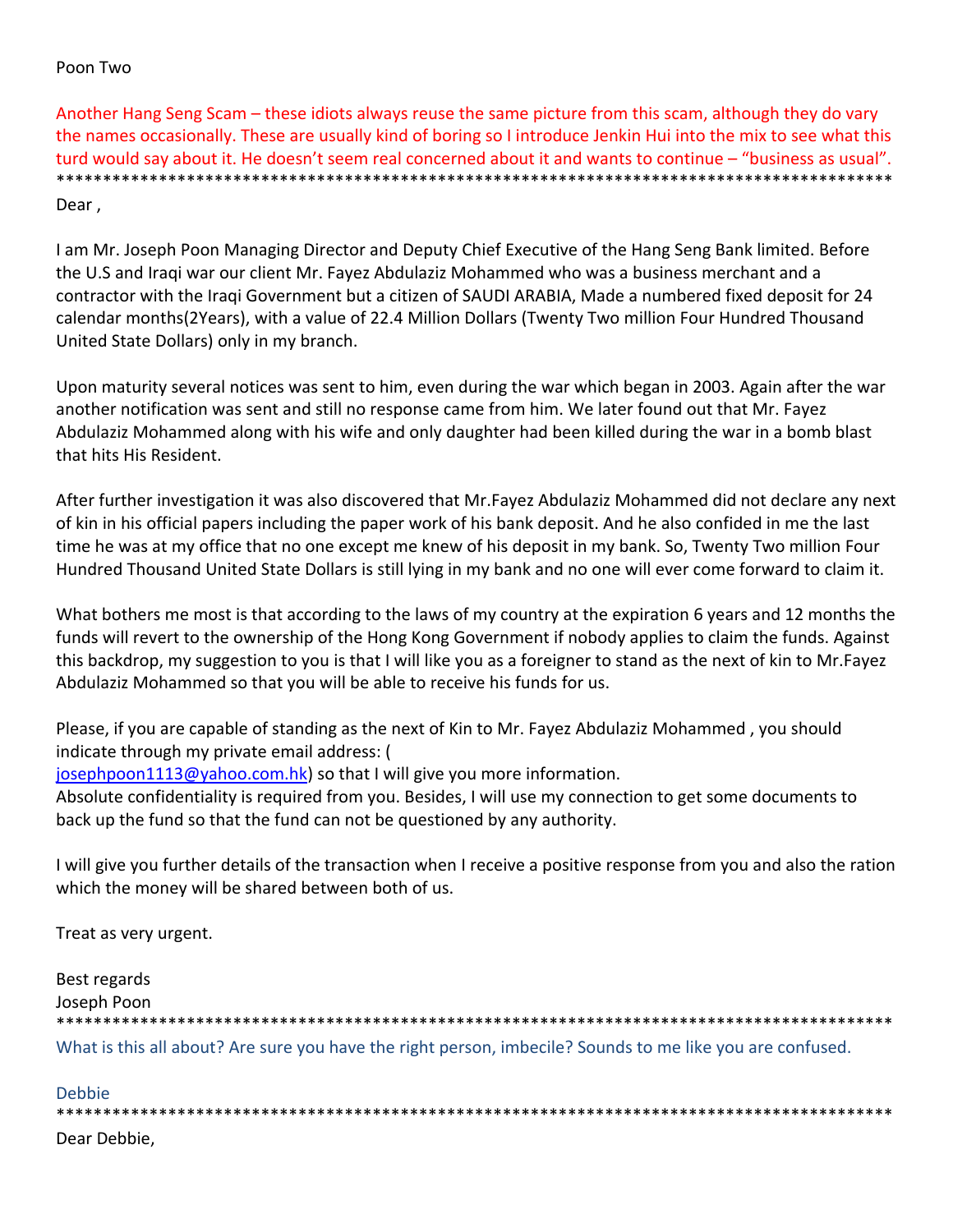Sorry for the delay.I was hospitalized.Thank you very much for your response, and your interest on this transaction. I am also glad to note that you are a noble and trustworthy person whom I can rely on for your capabilities to handle this legal and geinuine transaction for the both of us that is why i decided to do this business with you, and due to this issue on my hands now, it became necessary for me to seek your assistance, I appreciate the fact that you are ready to assist me in executing this project. You should not have anything to worry about, I will do everything legally required to ensure that this project goes smoothly, it shall pass through all Laws of International Banking. Having resolved to entrust this transaction into your hands, I want to remind you that, it needs your commitment and diligent follow up. If we work seriously, the entire transaction should be over in a couple of days.

# READ THE FOLLOWING AND GET BACK TO ME:

## =========================================

Firstly, I will want to know your Occupation,Country and Age. You should note that this project is highly capital intensive, this is why I have to be very careful; I need your total devotion and trust to see this through. I know we have not met before, but I am very confident that we will be able to establish the necessary trust that we need to execute this project. I am now in contact with a foreign online bank, I now intend that you open an account in your name in this foreign bank. The money would be transferred to that account which you will open in the bank for both of us, this is the best way, I have found, it will protect us from my bank.

I want us to enjoy this money in peace when we concluded. So you should listen to my instructions and follow them religiously. Also You have to know that I cannot transfer this money in my name as my bank will be aware that it is from me. This is where I need you. As a result of this, you will have to open an account in the corresponding bank and that is your only financial obligation.

After this, the money will be banked online for both of us, no other person will be involved in this transaction, and we can then instruct the bank to transfer our various shares into our respective home bank accounts. I will also perfect the documentations with the assistance of an attorney to give the transaction the legal right, and I have attached to this mail, a copy of the application for funds release documents which you are to complete and sign, then scan and send as attachment to my E‐mail back to me immediately. As soon as i get this back from you the attorney will begin the processing of our funds and the documents that will name you as the sole beneficiary to the funds.

Before I commence, I will need you to send me a copy of any form of your identification (I.D, Driver's license or passport) along with the document i sent to you. I want to be sure that I am transacting with the correct person. As soon as I get this from you, I will commence the paper work with an Attorney.

I hope you will understand why I needed all these. The money in question is big and I want to ensure that I know you well, before I proceed to give you all the details to commence the project. I will also send to you a copy of my work I.D. upon receipt of the document. I will send the name and contact details of the bank to you so that you can commence communication with them. Ensure that you keep this project confidential; do not discuss it with anybody because of the confidential nature of this transaction and my job.

Get Back to me ASAP

| Regards, |
|----------|
| J,Poon.  |
|          |

Before we go any further, I want to see some proof that this is all real. Once I am satisfied, then we will continue.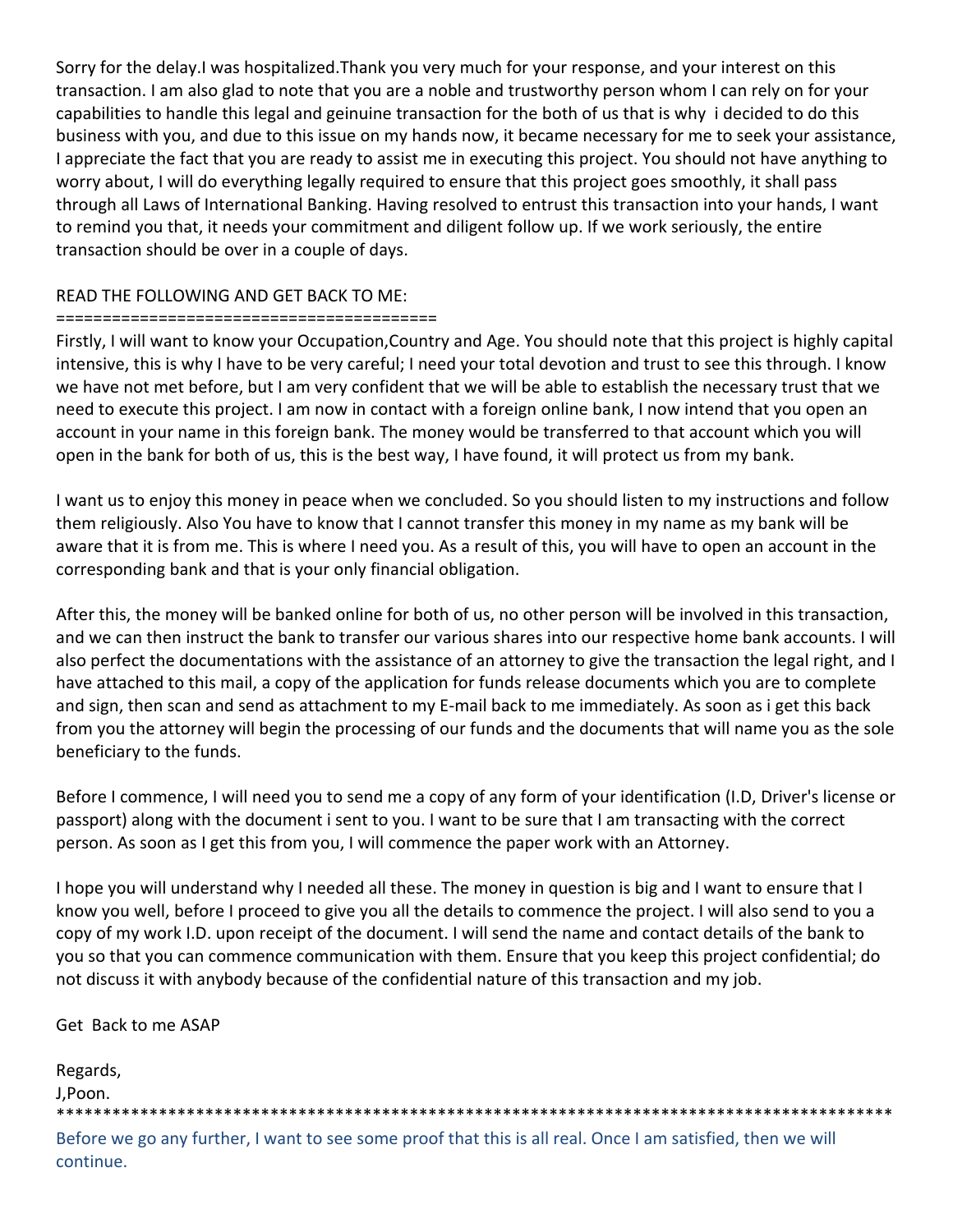## **Debbie**

\*\*\*\*\*\*\*\*\*\*\*

Dear Debbie,

I have to tell you from the bottom of my heart that this transaction is real and geinuine. You don't need to be afraid with this transaction i have contacted you with this transaction because i have never involved in any scam in my life before. This money truely exist without claim.

I have attached my ID and my family ID to you to entrust me that, i truely exist and that this transaction is real. You have to fill the form and send to me your passport so that the paper work can commence on time by the help of the Attorney.Please, you are the only person i have contacted, i cannot contact any body again except you.I await your response as soon as possible.

Best Regards to you and your family,

Your Brother,

Joseph Poon.

\*\*\*\*\*\*\*\*\*\*\*\*\*\* Hello.

Yesterday I received an email from someone claiming to be from Hang Seng Bank offering a similar deal to what you proposed to me. He also sent me his ID as well – do you see anything funny about it? What the hell is going on here???



This was a lie - I have received many Hang Seng Scans where they reuse this ID, but this was from an older scambait. I just wanted to fuck with him and see how he would respond. \*\*\*\*\*\*\*\*\*\*\*\*\*\*\*\*\*\*\*\*\*\*\*\*\*\*\*\*\*\*\*\*\*\*\*

Dear Debbie,

Good day. I was the person that sent to you my working ID because you requested for it. What are you saying again. You have to fill the form and send it back to me along with the passport so that the paper work can commence immediately.

I await your response.

Best regards,

Joseph Poon.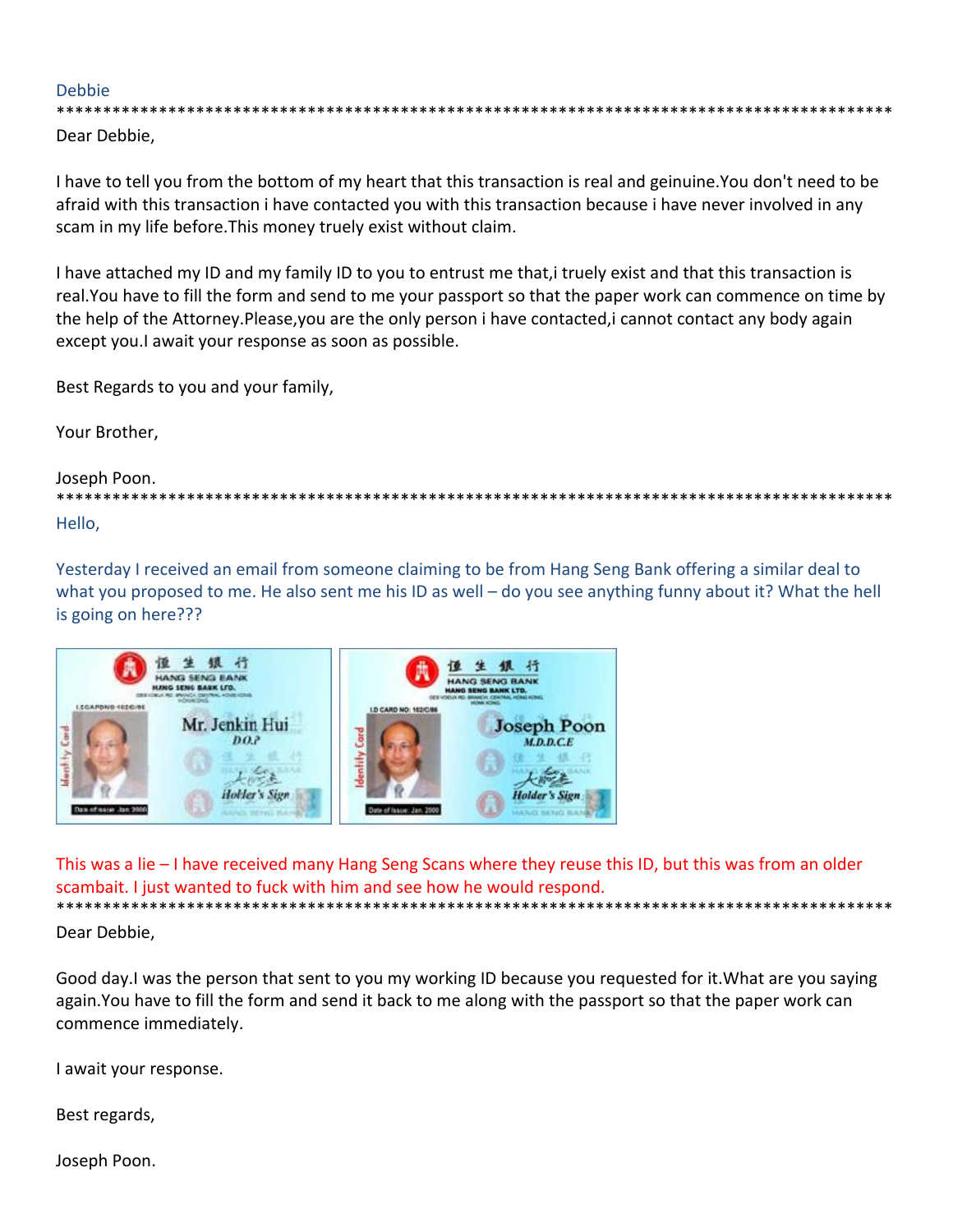Did you look at and read the email I sent you? I received another email from someone at Hang Seng Bank with a similar proposal as you and he sent me his Identification as well.

**LOOK AT IT!** Do you see what I am talking about?????????



This is very strange. Can you forward to me what the person wrote you. This person know's everything about me. Send to me the person E-mail so that i can report the E-mail for using my Working ID as fraud.

I await your response.

#### Joseph Poon.

\*\*\*\*\*\*\*\*\*\*\*\*\*\*\*\*\*\* How do I know you are not the fraud? Maybe he is the real one?

## Debbie

| Debbie |  |
|--------|--|

Do anything your mind tells you to do. If you fill am the fraud and that, the order person his geinuine, then go ahead with him.

Joseph Poon.

\*\*\*\*\*\*\*\*\*\*\*\*\*\*\*\*\* I want to know how you can prove to me that you are really who you say you are and not just a scam.

## **Debbie**

\*\*\*\*\*\*\*\*\*\*

Dear Debbie,

I have my best reason best know to me. I have never involved my self before in any scam. This funds truely exist. If you are ready, get back to me for more details.

Your Brother,

Joseph.

So, if I call the bank, will they know who you are and put me in touch with you? That's the only way I can see as proof as to who you are.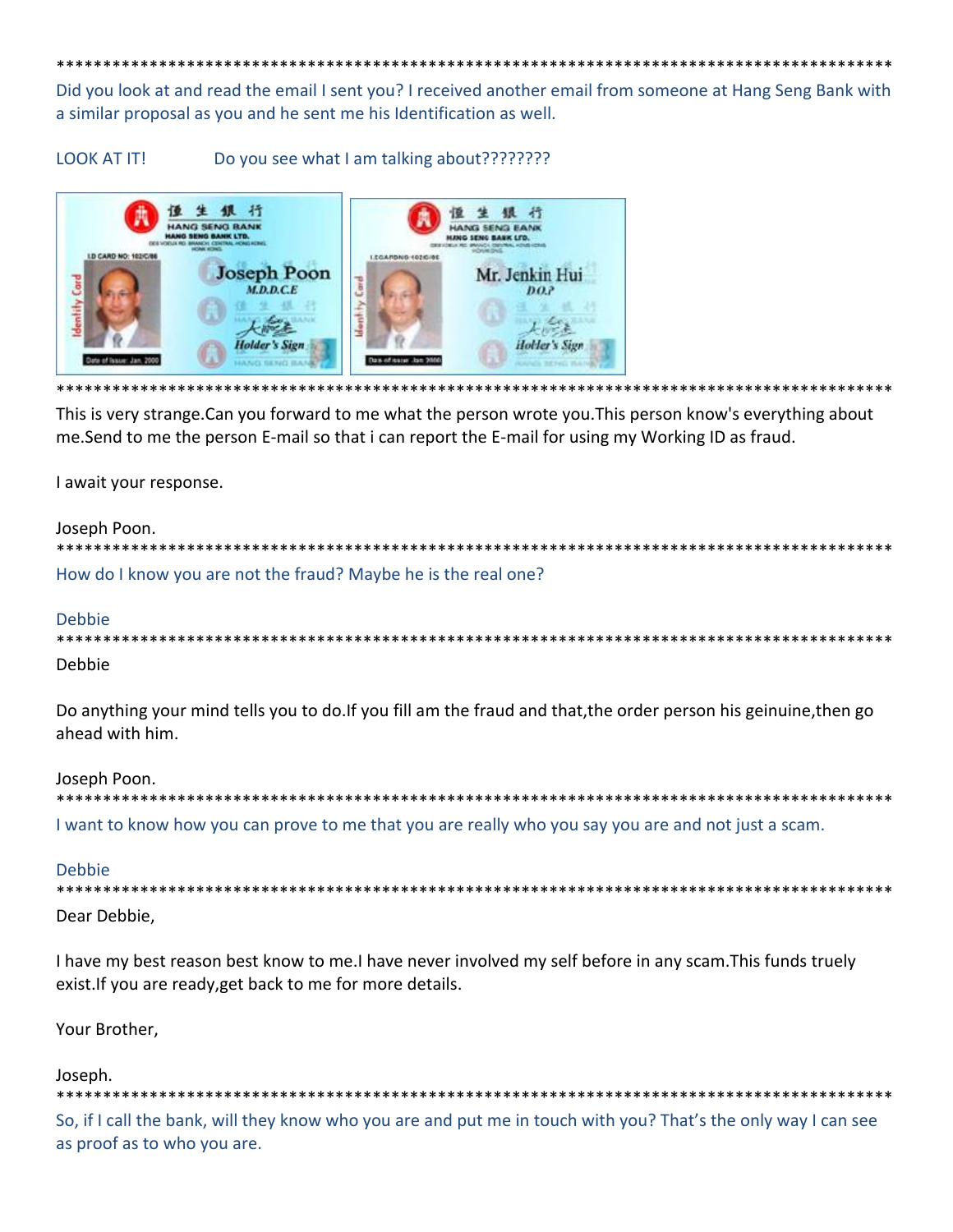## **Debbie**

\*\*\*\*\*\*\*\*\*\*\*\*\*\*\*\*\*\*\*\*\*\*\*\*\* \*\*\*\*\*\*\*\*\*\*\*\*\*\*\*\*\*\*\*\*\*\*\*\*\*\*\*\*\*\*\*\*\*

Dear Debbie,

Everything about this transaction is legal and geinuine. Do any thing that please your heart and if you find any mistake from this transaction, you can stop the transaction with me. You are at the rigthful track. I promise you, in a couple of days, if you handle this transaction judiciary, the both of us are going to be celebrating.

Please get back to me for more details.

You Brother,

## Joseph Poon.

Do you know this other man? I think his name was Jenkin Hui...Is there someone at the bank by that name?

## **Debbie**

\*\*\*\*\*\*\*\*\*\*\* Dear Debbie.

No.I don't know any body like that. Why are you still delaying?

I await your response.

Your Brother,

## Joseph

| I am delaying because I am making sure this is all real. You don't know anyone named Jenkin Hui at the bank? |
|--------------------------------------------------------------------------------------------------------------|

| Debbie |  |  |
|--------|--|--|
|        |  |  |

Dear Debbie,

I have told you no. Just take your time. I await for your response.

Your Brother,

## Joseph Poon.

Then why, when I go on the Hang Seng Bank Official Website, it says that Jenkin Hui is on the Board of Directors at the bank and he is an Executive Director at the bank? And you don't know him? That's weird...

## Debbie

I have not gone far with you and you are asking me public questions. Have i not told you that this transaction is a confidential transaction and that i don't want any staff of the Hang Seng Bank to know any thing about the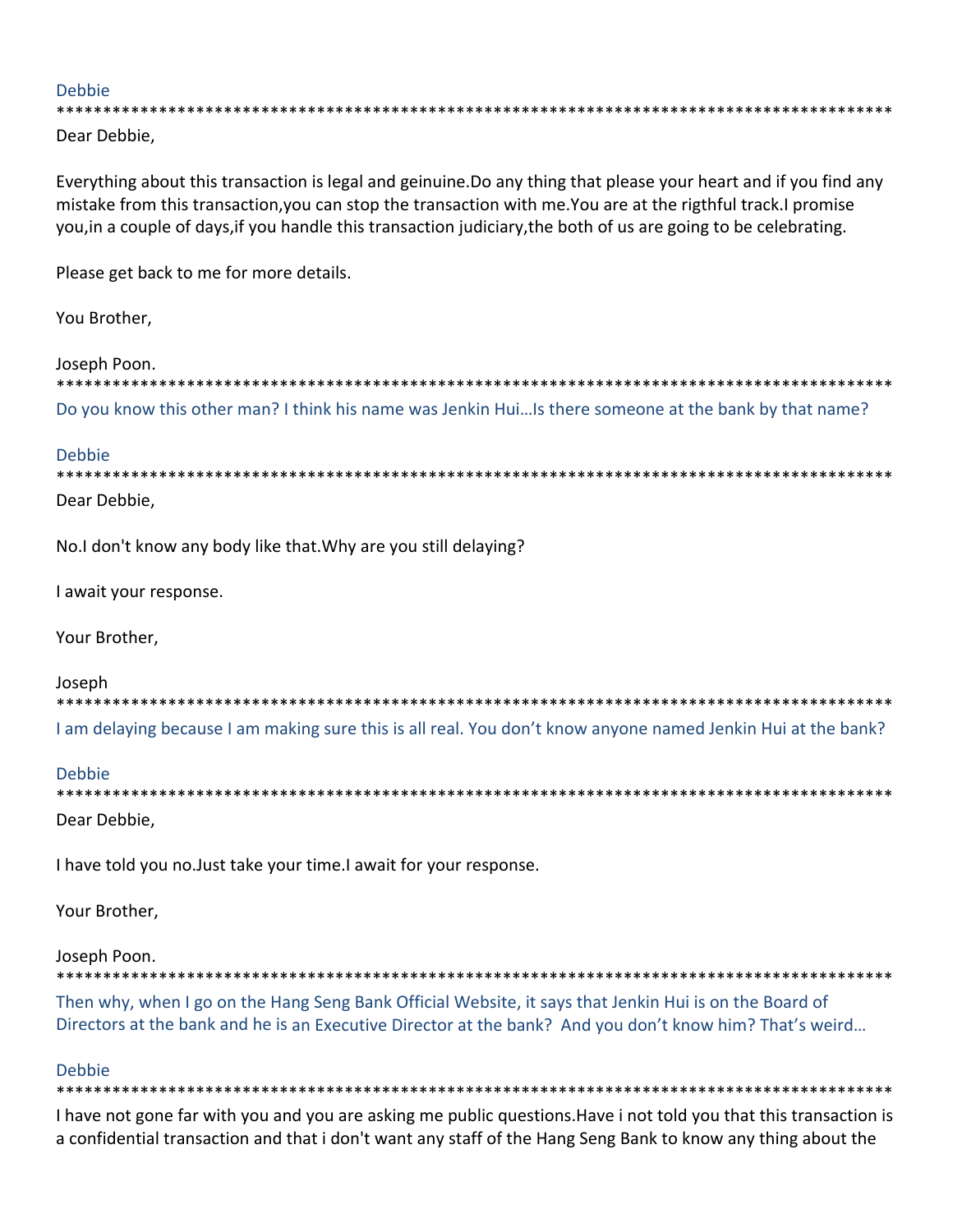unclaimed money. You are investigating instead of planning with me how we can pull the 22.,4 Million Dollars away from the Bank of Hang Seng.

Tell me more if you can or not to handle this transaction for the both of us so that i can know my stand.

I await your response.

## Joseph.

#### \*\*\*\*\*\*\*\*\*\*\*\*

I didn't contact anyone from the bank, you moron. But when I go to the website for the bank, I can see that there is a person named Jenkin Hui that works there - he is actually on the Board of Directors. It is very strange that you don't know him.

## **Debbie**

| Dear Debbie, |
|--------------|

If you know you are capable of transacting this business with me, you better let me know because as i have told you that, i don't want any body to understand this transaction that is why i can never tell you i know about any body in my Bank. All my hope is on that money. I need a very capable foreiner that can handle this transaction for me and stop investigating matters on this transaction because we have not gone far with it.

I await your response if still interested.

Your Brother, Joseph. 

I have two different people with the same story, and the exact same ID except for the name, contacting me with a business proposition and you don't think I should investigate to see who is real and telling the truth. Are you an idiot?

## Debbie

| _______ |
|---------|
|         |
|         |

Dear Ibrahim.

Thank you very much for contacting the Bank.Am so happy brother.Please brother, don't ever betray me after the 22.4 Million Dollars will be transfered to your activated account. Am always your brother.

Best Regards to you and your family,

Your Brother.

Joseph Poon.

#### Oops – this email obviously was not meant for me...

Who the hell is Ibrahim??? How many people are you transacting this business with??? And why are you calling me your brother, you idiot, I am a woman.